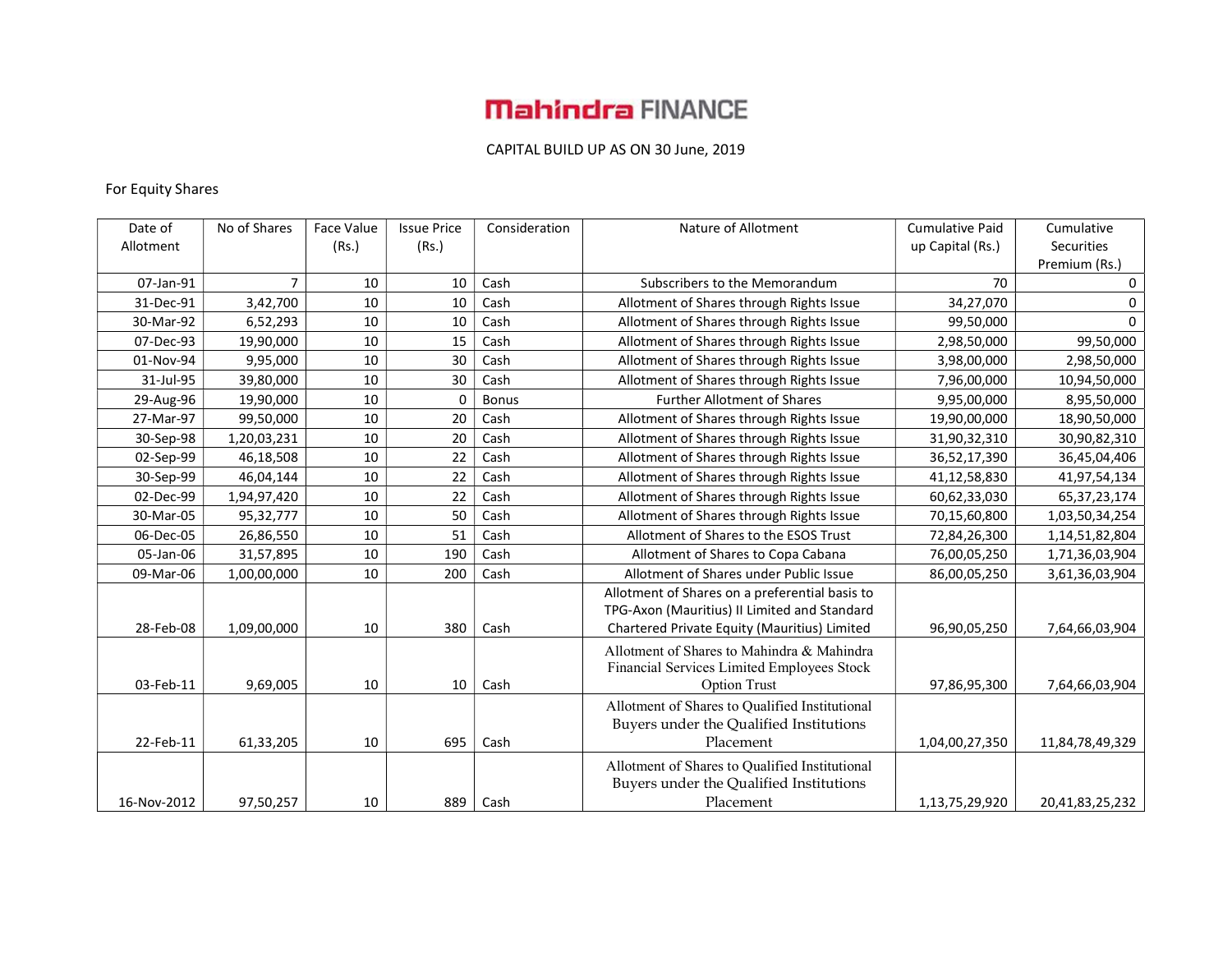For Equity Shares

| <b>Balance as on</b><br>31-Mar-2013<br>56,87,64,960<br>$\overline{2}$<br>1,13,75,29,920<br>$\overline{\phantom{a}}$<br>$\blacksquare$<br><b>Balance as on</b><br>30-June-2013<br>$\overline{2}$<br>56,87,64,960<br>1,13,75,29,920<br>20, 15, 81, 78, 959<br>$\sim$<br>$\overline{\phantom{a}}$<br><b>Balance as on</b><br>30-Sep-2013<br>56,87,64,960<br>$\mathbf{2}$<br>1,13,75,29,920<br>20, 16, 42, 13, 353<br>$\blacksquare$<br>$\blacksquare$<br><b>Balance as on</b><br>31-Dec-2013<br>56,87,64,960<br>$\overline{2}$<br>1,13,75,29,920<br>$\sim$<br>$\overline{\phantom{a}}$<br><b>Balance as on</b><br>31-Mar-2014<br>56,87,64,960<br>$\overline{2}$<br>1,13,75,29,920<br>$\blacksquare$<br>$\overline{\phantom{a}}$<br><b>Balance as on</b><br>30-June-2014<br>56,87,64,960<br>$\mathbf{2}$<br>1,13,75,29,920<br>$\blacksquare$<br>$\blacksquare$<br><b>Balance as on</b><br>30-Sept-2014<br>56,87,64,960<br>$\overline{2}$<br>1,13,75,29,920<br>$\blacksquare$<br><b>Balance as on</b><br>31-Dec-2014<br>56,87,64,960<br>$\overline{2}$<br>1,13,75,29,920<br>20, 20, 72, 64, 778<br>$\sim$<br>$\blacksquare$<br><b>Balance as on</b><br>31-Mar-2015<br>56,87,64,960<br>$\mathbf{2}$<br>1,13,75,29,920<br>20,23,24,24,516<br><b>Balance as on</b><br>30-June-2015<br>56,87,64,960<br>$\overline{2}$<br>1,13,75,29,920<br>20,23,68,02,919<br>$\blacksquare$<br><b>Balance as on</b><br>$\overline{2}$<br>30-Sep-2015<br>56,87,64,960<br>1,13,75,29,920<br>20,24,63,35,968<br>$\sim$<br>$\blacksquare$<br><b>Balance as on</b><br>31-Dec-2015<br>56,87,64,960<br>$\overline{2}$<br>1,13,75,29,920<br>20,29,03,75,662<br>$\blacksquare$<br>$\blacksquare$<br><b>Balance as on</b><br>31-Mar-2016<br>56,87,64,960<br>$\overline{2}$<br>1,13,75,29,920<br>20,32,52,39,633<br>$\overline{\phantom{a}}$<br><b>Balance as on</b><br>30-June-2016<br>56,87,64,960<br>$\overline{2}$<br>1,13,75,29,920<br>$\blacksquare$<br><b>Balance as on</b><br>$\overline{2}$<br>30-Sep-2016<br>56,87,64,960<br>1,13,75,29,920<br>$\blacksquare$<br>$\overline{\phantom{0}}$<br><b>Balance as on</b><br>31-Dec-2016<br>56,87,64,960<br>$\mathbf{2}$<br>1,13,75,29,920<br>$\sim$<br>$\blacksquare$<br>۰ |  |  |  |                     |
|--------------------------------------------------------------------------------------------------------------------------------------------------------------------------------------------------------------------------------------------------------------------------------------------------------------------------------------------------------------------------------------------------------------------------------------------------------------------------------------------------------------------------------------------------------------------------------------------------------------------------------------------------------------------------------------------------------------------------------------------------------------------------------------------------------------------------------------------------------------------------------------------------------------------------------------------------------------------------------------------------------------------------------------------------------------------------------------------------------------------------------------------------------------------------------------------------------------------------------------------------------------------------------------------------------------------------------------------------------------------------------------------------------------------------------------------------------------------------------------------------------------------------------------------------------------------------------------------------------------------------------------------------------------------------------------------------------------------------------------------------------------------------------------------------------------------------------------------------------------------------------------------------------------------------------------------------------------------------------------------------------------------------------------------------------------------------------------------------------------------------------------------------------------------------------------------|--|--|--|---------------------|
|                                                                                                                                                                                                                                                                                                                                                                                                                                                                                                                                                                                                                                                                                                                                                                                                                                                                                                                                                                                                                                                                                                                                                                                                                                                                                                                                                                                                                                                                                                                                                                                                                                                                                                                                                                                                                                                                                                                                                                                                                                                                                                                                                                                            |  |  |  |                     |
|                                                                                                                                                                                                                                                                                                                                                                                                                                                                                                                                                                                                                                                                                                                                                                                                                                                                                                                                                                                                                                                                                                                                                                                                                                                                                                                                                                                                                                                                                                                                                                                                                                                                                                                                                                                                                                                                                                                                                                                                                                                                                                                                                                                            |  |  |  | 20, 15, 58, 07, 775 |
|                                                                                                                                                                                                                                                                                                                                                                                                                                                                                                                                                                                                                                                                                                                                                                                                                                                                                                                                                                                                                                                                                                                                                                                                                                                                                                                                                                                                                                                                                                                                                                                                                                                                                                                                                                                                                                                                                                                                                                                                                                                                                                                                                                                            |  |  |  |                     |
|                                                                                                                                                                                                                                                                                                                                                                                                                                                                                                                                                                                                                                                                                                                                                                                                                                                                                                                                                                                                                                                                                                                                                                                                                                                                                                                                                                                                                                                                                                                                                                                                                                                                                                                                                                                                                                                                                                                                                                                                                                                                                                                                                                                            |  |  |  |                     |
|                                                                                                                                                                                                                                                                                                                                                                                                                                                                                                                                                                                                                                                                                                                                                                                                                                                                                                                                                                                                                                                                                                                                                                                                                                                                                                                                                                                                                                                                                                                                                                                                                                                                                                                                                                                                                                                                                                                                                                                                                                                                                                                                                                                            |  |  |  |                     |
|                                                                                                                                                                                                                                                                                                                                                                                                                                                                                                                                                                                                                                                                                                                                                                                                                                                                                                                                                                                                                                                                                                                                                                                                                                                                                                                                                                                                                                                                                                                                                                                                                                                                                                                                                                                                                                                                                                                                                                                                                                                                                                                                                                                            |  |  |  |                     |
|                                                                                                                                                                                                                                                                                                                                                                                                                                                                                                                                                                                                                                                                                                                                                                                                                                                                                                                                                                                                                                                                                                                                                                                                                                                                                                                                                                                                                                                                                                                                                                                                                                                                                                                                                                                                                                                                                                                                                                                                                                                                                                                                                                                            |  |  |  |                     |
|                                                                                                                                                                                                                                                                                                                                                                                                                                                                                                                                                                                                                                                                                                                                                                                                                                                                                                                                                                                                                                                                                                                                                                                                                                                                                                                                                                                                                                                                                                                                                                                                                                                                                                                                                                                                                                                                                                                                                                                                                                                                                                                                                                                            |  |  |  | 20,16,44,50,006     |
|                                                                                                                                                                                                                                                                                                                                                                                                                                                                                                                                                                                                                                                                                                                                                                                                                                                                                                                                                                                                                                                                                                                                                                                                                                                                                                                                                                                                                                                                                                                                                                                                                                                                                                                                                                                                                                                                                                                                                                                                                                                                                                                                                                                            |  |  |  |                     |
|                                                                                                                                                                                                                                                                                                                                                                                                                                                                                                                                                                                                                                                                                                                                                                                                                                                                                                                                                                                                                                                                                                                                                                                                                                                                                                                                                                                                                                                                                                                                                                                                                                                                                                                                                                                                                                                                                                                                                                                                                                                                                                                                                                                            |  |  |  | 20,18,24,73,991     |
|                                                                                                                                                                                                                                                                                                                                                                                                                                                                                                                                                                                                                                                                                                                                                                                                                                                                                                                                                                                                                                                                                                                                                                                                                                                                                                                                                                                                                                                                                                                                                                                                                                                                                                                                                                                                                                                                                                                                                                                                                                                                                                                                                                                            |  |  |  |                     |
|                                                                                                                                                                                                                                                                                                                                                                                                                                                                                                                                                                                                                                                                                                                                                                                                                                                                                                                                                                                                                                                                                                                                                                                                                                                                                                                                                                                                                                                                                                                                                                                                                                                                                                                                                                                                                                                                                                                                                                                                                                                                                                                                                                                            |  |  |  | 20, 19, 53, 14, 010 |
|                                                                                                                                                                                                                                                                                                                                                                                                                                                                                                                                                                                                                                                                                                                                                                                                                                                                                                                                                                                                                                                                                                                                                                                                                                                                                                                                                                                                                                                                                                                                                                                                                                                                                                                                                                                                                                                                                                                                                                                                                                                                                                                                                                                            |  |  |  |                     |
|                                                                                                                                                                                                                                                                                                                                                                                                                                                                                                                                                                                                                                                                                                                                                                                                                                                                                                                                                                                                                                                                                                                                                                                                                                                                                                                                                                                                                                                                                                                                                                                                                                                                                                                                                                                                                                                                                                                                                                                                                                                                                                                                                                                            |  |  |  | 20, 20, 57, 14, 511 |
|                                                                                                                                                                                                                                                                                                                                                                                                                                                                                                                                                                                                                                                                                                                                                                                                                                                                                                                                                                                                                                                                                                                                                                                                                                                                                                                                                                                                                                                                                                                                                                                                                                                                                                                                                                                                                                                                                                                                                                                                                                                                                                                                                                                            |  |  |  |                     |
|                                                                                                                                                                                                                                                                                                                                                                                                                                                                                                                                                                                                                                                                                                                                                                                                                                                                                                                                                                                                                                                                                                                                                                                                                                                                                                                                                                                                                                                                                                                                                                                                                                                                                                                                                                                                                                                                                                                                                                                                                                                                                                                                                                                            |  |  |  |                     |
|                                                                                                                                                                                                                                                                                                                                                                                                                                                                                                                                                                                                                                                                                                                                                                                                                                                                                                                                                                                                                                                                                                                                                                                                                                                                                                                                                                                                                                                                                                                                                                                                                                                                                                                                                                                                                                                                                                                                                                                                                                                                                                                                                                                            |  |  |  |                     |
|                                                                                                                                                                                                                                                                                                                                                                                                                                                                                                                                                                                                                                                                                                                                                                                                                                                                                                                                                                                                                                                                                                                                                                                                                                                                                                                                                                                                                                                                                                                                                                                                                                                                                                                                                                                                                                                                                                                                                                                                                                                                                                                                                                                            |  |  |  |                     |
|                                                                                                                                                                                                                                                                                                                                                                                                                                                                                                                                                                                                                                                                                                                                                                                                                                                                                                                                                                                                                                                                                                                                                                                                                                                                                                                                                                                                                                                                                                                                                                                                                                                                                                                                                                                                                                                                                                                                                                                                                                                                                                                                                                                            |  |  |  |                     |
|                                                                                                                                                                                                                                                                                                                                                                                                                                                                                                                                                                                                                                                                                                                                                                                                                                                                                                                                                                                                                                                                                                                                                                                                                                                                                                                                                                                                                                                                                                                                                                                                                                                                                                                                                                                                                                                                                                                                                                                                                                                                                                                                                                                            |  |  |  |                     |
|                                                                                                                                                                                                                                                                                                                                                                                                                                                                                                                                                                                                                                                                                                                                                                                                                                                                                                                                                                                                                                                                                                                                                                                                                                                                                                                                                                                                                                                                                                                                                                                                                                                                                                                                                                                                                                                                                                                                                                                                                                                                                                                                                                                            |  |  |  |                     |
|                                                                                                                                                                                                                                                                                                                                                                                                                                                                                                                                                                                                                                                                                                                                                                                                                                                                                                                                                                                                                                                                                                                                                                                                                                                                                                                                                                                                                                                                                                                                                                                                                                                                                                                                                                                                                                                                                                                                                                                                                                                                                                                                                                                            |  |  |  |                     |
|                                                                                                                                                                                                                                                                                                                                                                                                                                                                                                                                                                                                                                                                                                                                                                                                                                                                                                                                                                                                                                                                                                                                                                                                                                                                                                                                                                                                                                                                                                                                                                                                                                                                                                                                                                                                                                                                                                                                                                                                                                                                                                                                                                                            |  |  |  |                     |
|                                                                                                                                                                                                                                                                                                                                                                                                                                                                                                                                                                                                                                                                                                                                                                                                                                                                                                                                                                                                                                                                                                                                                                                                                                                                                                                                                                                                                                                                                                                                                                                                                                                                                                                                                                                                                                                                                                                                                                                                                                                                                                                                                                                            |  |  |  |                     |
|                                                                                                                                                                                                                                                                                                                                                                                                                                                                                                                                                                                                                                                                                                                                                                                                                                                                                                                                                                                                                                                                                                                                                                                                                                                                                                                                                                                                                                                                                                                                                                                                                                                                                                                                                                                                                                                                                                                                                                                                                                                                                                                                                                                            |  |  |  |                     |
|                                                                                                                                                                                                                                                                                                                                                                                                                                                                                                                                                                                                                                                                                                                                                                                                                                                                                                                                                                                                                                                                                                                                                                                                                                                                                                                                                                                                                                                                                                                                                                                                                                                                                                                                                                                                                                                                                                                                                                                                                                                                                                                                                                                            |  |  |  |                     |
|                                                                                                                                                                                                                                                                                                                                                                                                                                                                                                                                                                                                                                                                                                                                                                                                                                                                                                                                                                                                                                                                                                                                                                                                                                                                                                                                                                                                                                                                                                                                                                                                                                                                                                                                                                                                                                                                                                                                                                                                                                                                                                                                                                                            |  |  |  | 20,14,96,36,408     |
|                                                                                                                                                                                                                                                                                                                                                                                                                                                                                                                                                                                                                                                                                                                                                                                                                                                                                                                                                                                                                                                                                                                                                                                                                                                                                                                                                                                                                                                                                                                                                                                                                                                                                                                                                                                                                                                                                                                                                                                                                                                                                                                                                                                            |  |  |  |                     |
|                                                                                                                                                                                                                                                                                                                                                                                                                                                                                                                                                                                                                                                                                                                                                                                                                                                                                                                                                                                                                                                                                                                                                                                                                                                                                                                                                                                                                                                                                                                                                                                                                                                                                                                                                                                                                                                                                                                                                                                                                                                                                                                                                                                            |  |  |  | 20,16,40,66,658     |
|                                                                                                                                                                                                                                                                                                                                                                                                                                                                                                                                                                                                                                                                                                                                                                                                                                                                                                                                                                                                                                                                                                                                                                                                                                                                                                                                                                                                                                                                                                                                                                                                                                                                                                                                                                                                                                                                                                                                                                                                                                                                                                                                                                                            |  |  |  |                     |
|                                                                                                                                                                                                                                                                                                                                                                                                                                                                                                                                                                                                                                                                                                                                                                                                                                                                                                                                                                                                                                                                                                                                                                                                                                                                                                                                                                                                                                                                                                                                                                                                                                                                                                                                                                                                                                                                                                                                                                                                                                                                                                                                                                                            |  |  |  | 20,23,41,98,785     |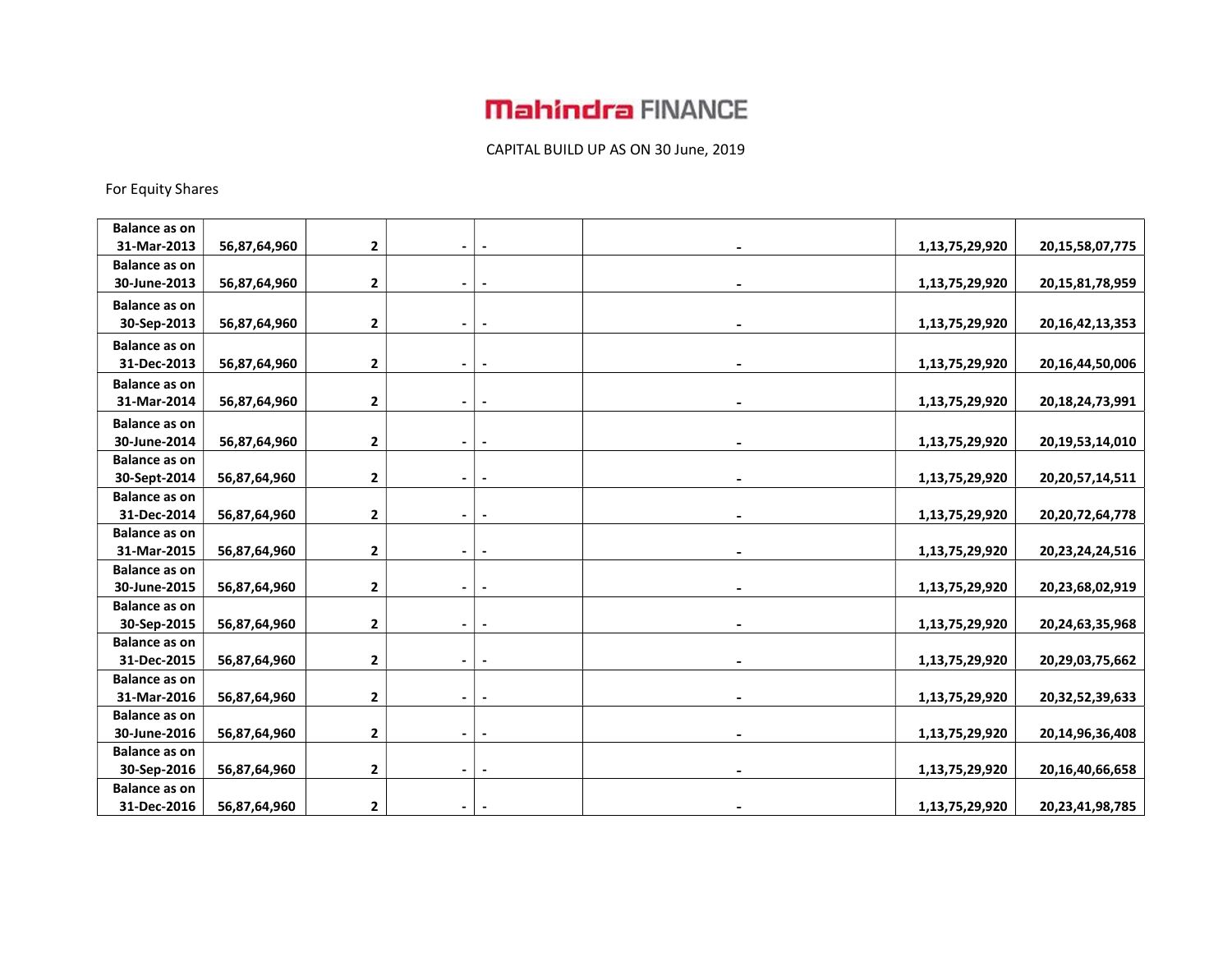For Equity Shares

| <b>Balance as on</b> |              |              |                          |                          |                                                |                |                 |
|----------------------|--------------|--------------|--------------------------|--------------------------|------------------------------------------------|----------------|-----------------|
| 31-Mar-2017          | 56,87,64,960 | $\mathbf{2}$ | $\blacksquare$           | $\overline{\phantom{a}}$ |                                                | 1,13,75,29,920 | 20,26,27,98,319 |
| <b>Balance as on</b> |              |              |                          |                          |                                                |                |                 |
| 30-June-2017         | 56,87,64,960 | $\mathbf{2}$ | $\blacksquare$           | $\overline{\phantom{a}}$ |                                                | 1,13,75,29,920 | 20,26,76,46,254 |
| <b>Balance as on</b> |              |              |                          |                          |                                                |                |                 |
| 30-Sept-2017         | 56,87,64,960 | $\mathbf{2}$ | $\blacksquare$           | $\overline{\phantom{a}}$ |                                                | 1,13,75,29,920 | 20,07,55,67,219 |
|                      |              |              |                          |                          | Allotment of Shares on a preferential basis to |                |                 |
| 30-Nov-2017          | 2,50,00,000  | $\mathbf{2}$ | 422                      | <b>CASH</b>              | Mahindra & Mahindra Limited.                   | 1,18,75,29,920 | 30,48,14,03,664 |
|                      |              |              |                          |                          | Allotment of Shares to Qualified Institutional |                |                 |
|                      |              |              |                          |                          | Buyers under the Qualified Institutions        |                |                 |
| 07-Dec-2017          | 2,40,00,000  | 2            | 440                      | <b>CASH</b>              | Placement                                      | 1,23,55,29,920 | 40,99,34,03,664 |
| <b>Balance as on</b> |              |              |                          |                          |                                                |                |                 |
| 31-Dec-2017          | 61,77,64,960 | $\mathbf{2}$ | $\overline{\phantom{a}}$ | $\overline{\phantom{a}}$ |                                                | 1,23,55,29,920 | 41,01,07,17,190 |
| <b>Balance as on</b> |              |              |                          |                          |                                                |                |                 |
| 31-Mar-2018          | 61,77,64,960 | 2            | $\overline{\phantom{0}}$ | $\overline{\phantom{a}}$ |                                                | 1,23,55,29,920 | 41,13,79,28,040 |
| <b>Balance as on</b> |              |              |                          |                          |                                                |                |                 |
| 30-June-2018         | 61,77,64,960 | 2            | $\blacksquare$           | $\overline{\phantom{a}}$ |                                                | 1,23,55,29,920 | 41,15,09,00,915 |
| <b>Balance as on</b> |              |              |                          |                          |                                                |                |                 |
| 30-Sept-2018         | 61,77,64,960 | $\mathbf{2}$ | $\blacksquare$           | $\overline{\phantom{a}}$ |                                                | 1,23,55,29,920 | 41,44,55,01,885 |
| <b>Balance as on</b> |              |              |                          |                          |                                                |                |                 |
| 31-Dec-2018          | 61,77,64,960 | $\mathbf{2}$ | $\sim$                   | $\overline{\phantom{a}}$ |                                                | 1,23,55,29,920 | 41,49,76,32,092 |
| <b>Balance as on</b> |              |              |                          |                          |                                                |                |                 |
| 31-Mar-2019          | 61,77,64,960 | $\mathbf{2}$ | $\blacksquare$           | $\overline{\phantom{a}}$ |                                                | 1,23,55,29,920 | 41,52,12,59,000 |
| <b>Balance as on</b> |              |              |                          |                          |                                                |                |                 |
| 30-Jun-2019          | 61,77,64,960 | $\mathbf{2}$ |                          | $\overline{\phantom{a}}$ |                                                | 1,23,55,29,920 | 41,52,85,68,000 |

Note :

1) Pursuant to recommendation of the Board of Directors of the Company at its meeting held on 21<sup>st</sup> December, 2012 and followed by approval of the members by way of postal ballot, each equity share of the face value of Rs.10/- fully paid up was sub-divided into five Equity shares of Rs.2/- each fully paid up in February, 2013.